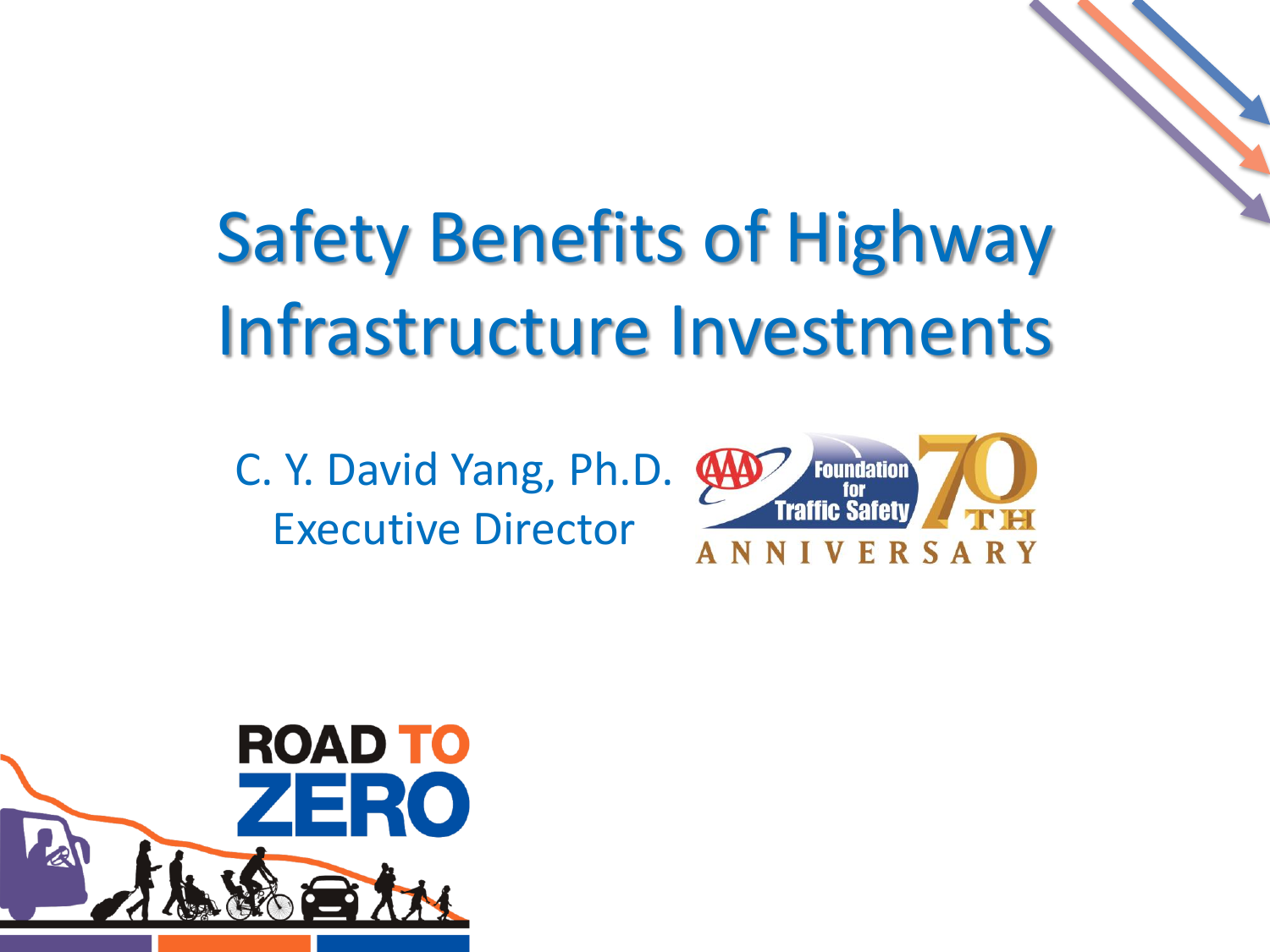# Background

Infrastructure improvements can reduce likelihood of

- Drivers making errors
- Errors leading to crashes
- Crashes leading to injuries & deaths

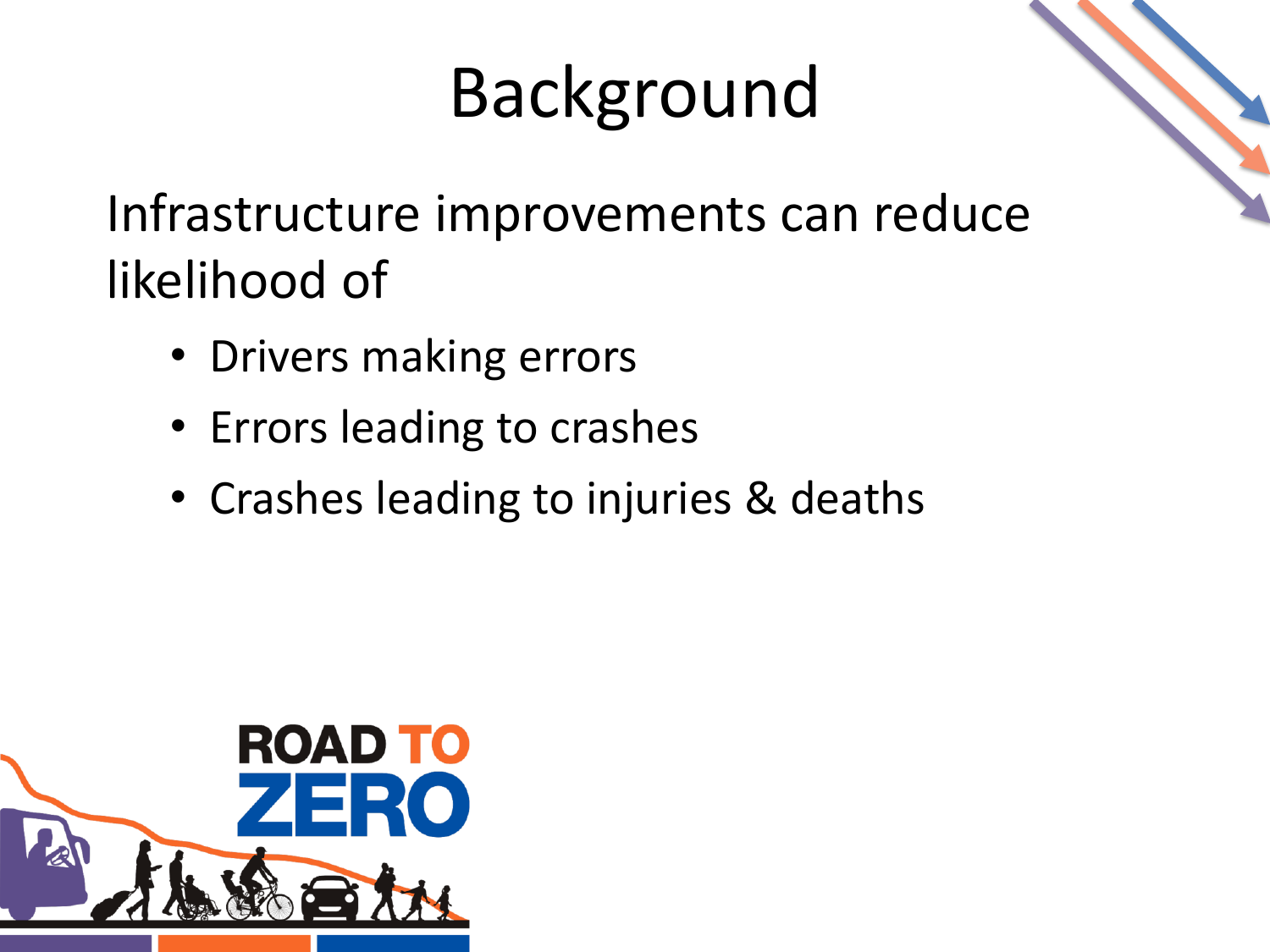# Objective

*What would be the impact of implementing all highway infrastructure safety improvements whose benefits are greater than their costs?*

- Lives saved, injuries prevented
- Economic value

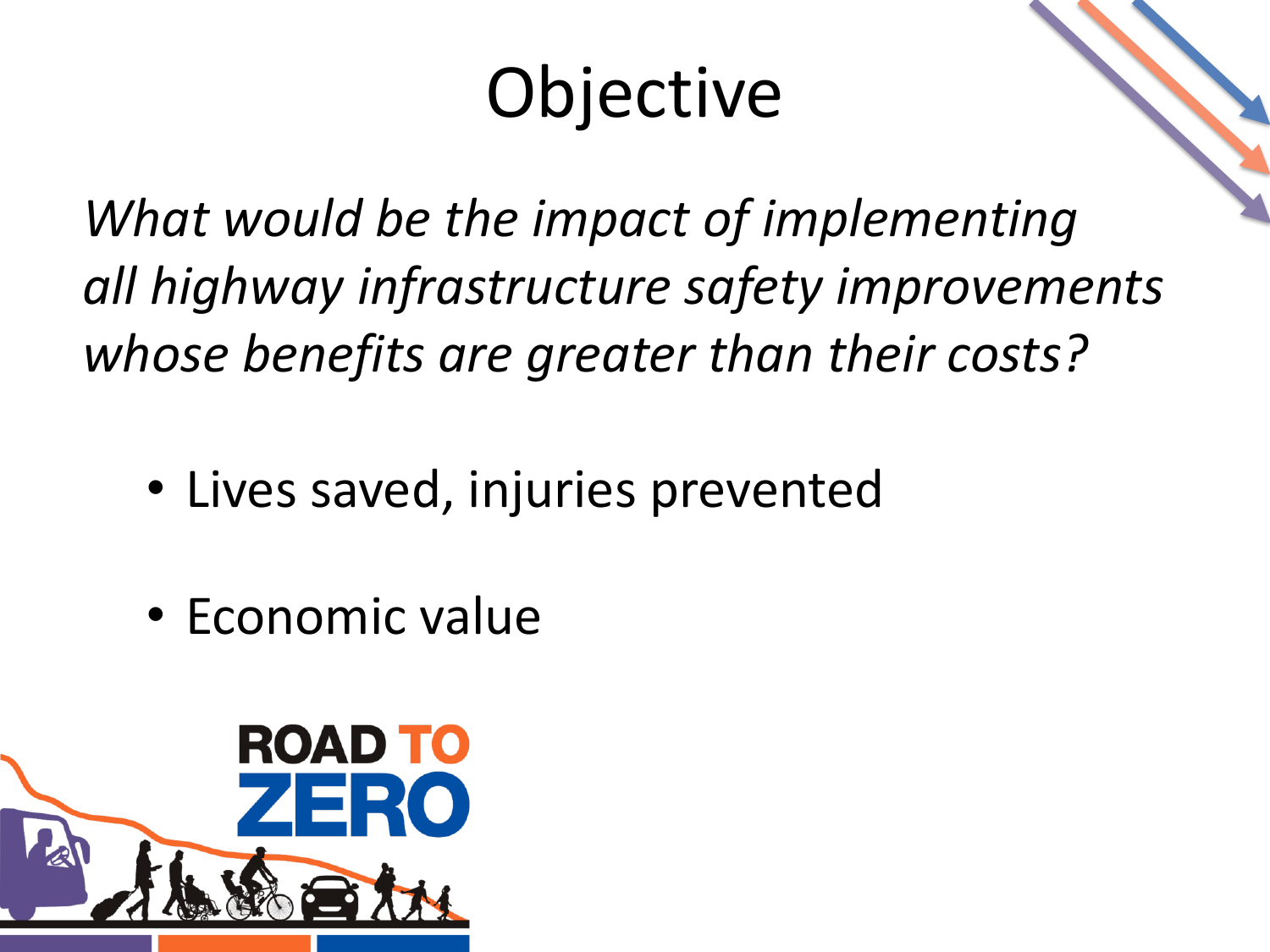## AAA Foundation Study

- Performed by MRI Global for AAA Foundation
- Published May 2017





607 14th Street, NW, Suite 201 | Washington, DC 20005 | 202-638-594

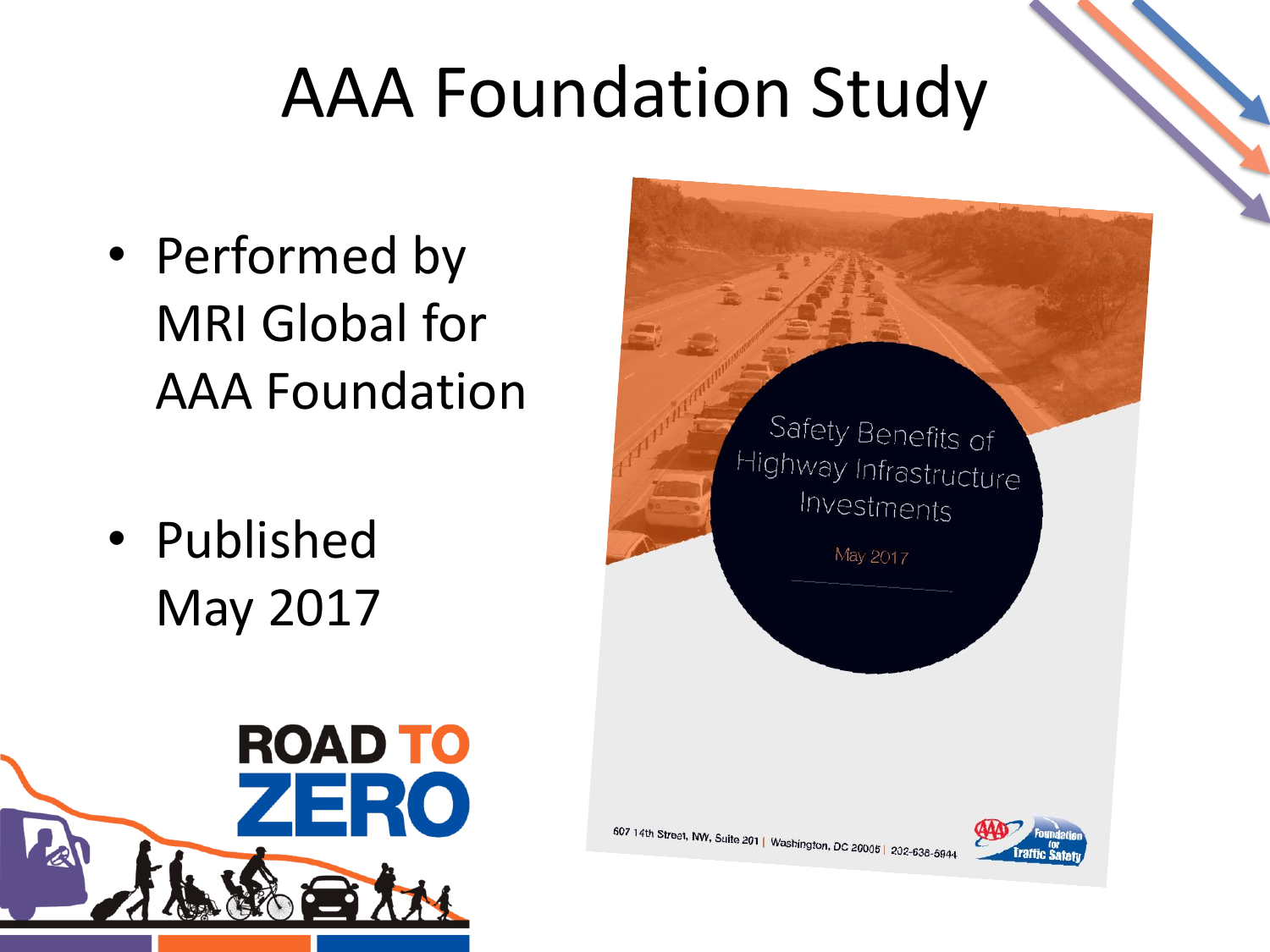# Approach

Used data from previous usRAP studies

- 9 states: AL, IA, IL, KS, KY, MI, UT, WA, WI
- Data from ~12,000 miles of roads:
	- o Freeways
	- oPrincipal arterials
	- o Rural minor arterials & collectors
- Identified cost-effective infrastructure improvements based on design features, traffic volumes, crash rates

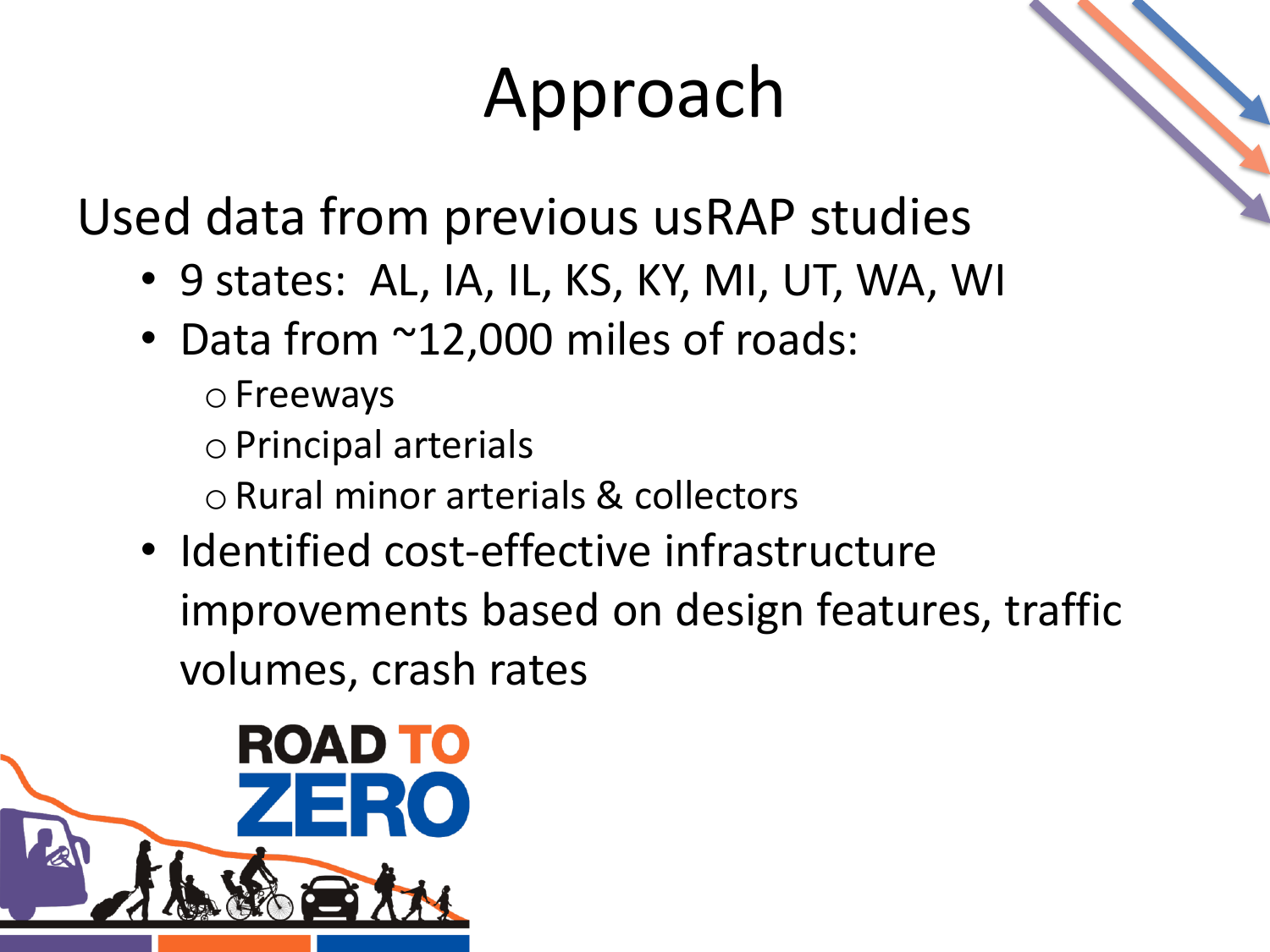# Examples of Infrastructure Improvements Considered

- Adding passing lanes
- Widening lanes/shoulders
- Adding median/barrier
- Cycle lanes/paths
- Pedestrian facilities
- Improving delineation
- Adding Left-turn lanes
- Grade separation
- Signalization
- **Roundabouts**

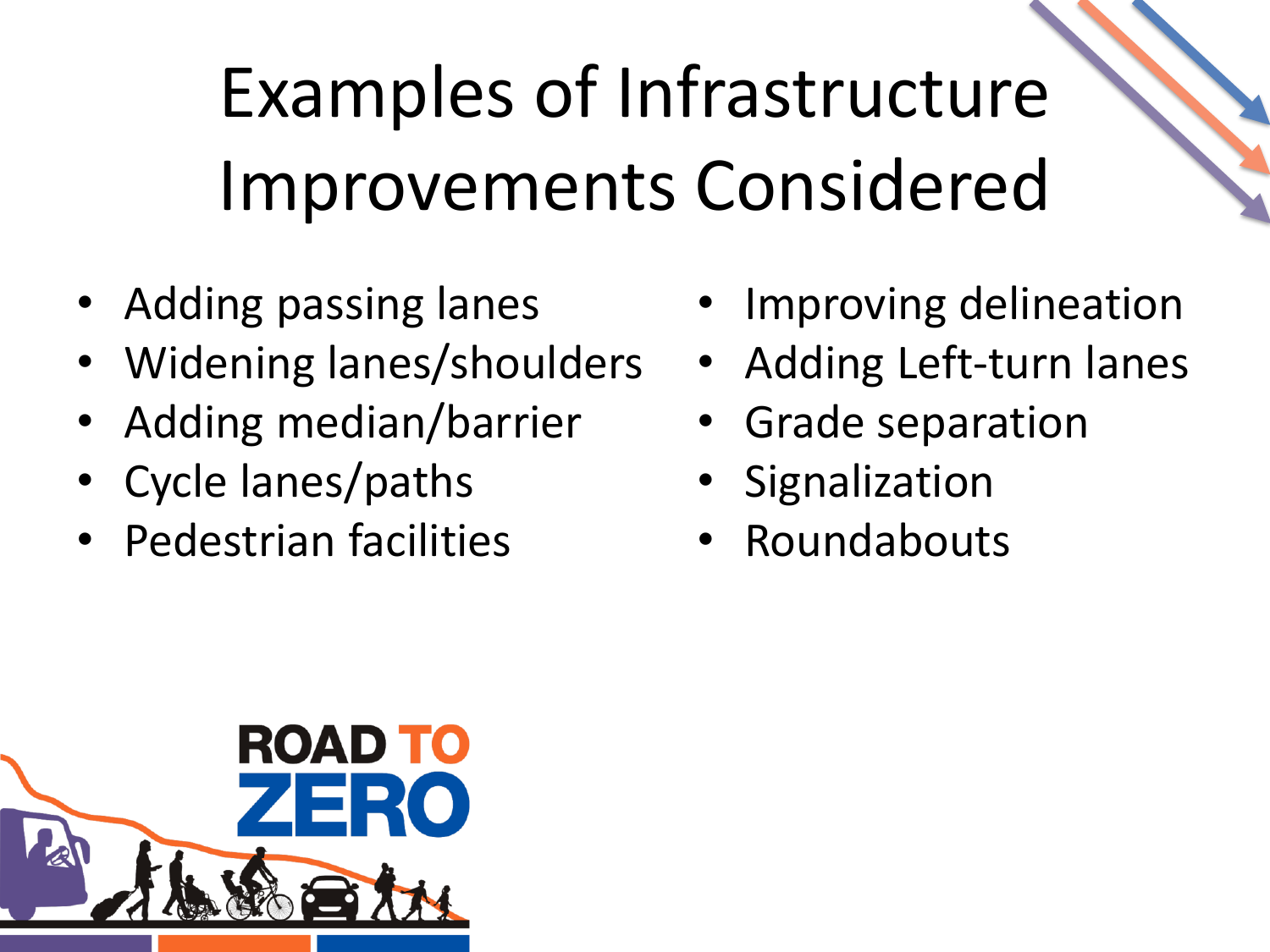# Analysis

Previous usRAP studies estimated:

- Cost of implementation & maintenance for improvements
- Lives saved & injuries prevented
- Economic value of safety benefits

This study projected results to all roads nationwide

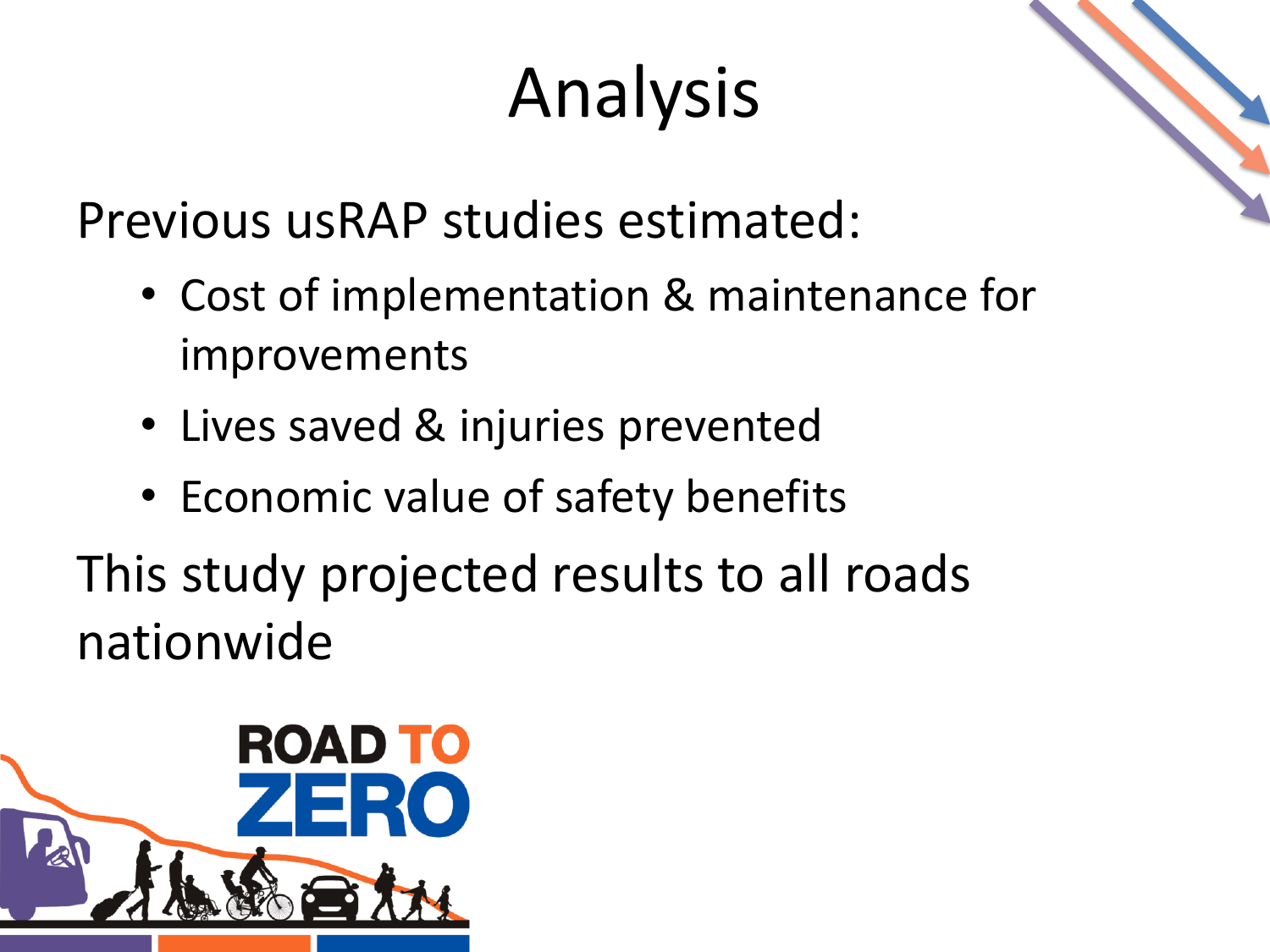# Findings

Implementing all cost-effective infrastructure safety improvements nationwide could, in a 20 year time period:

- **Save 63,700 lives**
- **Prevent 353,600 serious injuries**
- Benefit-Cost Ratio = 2.4

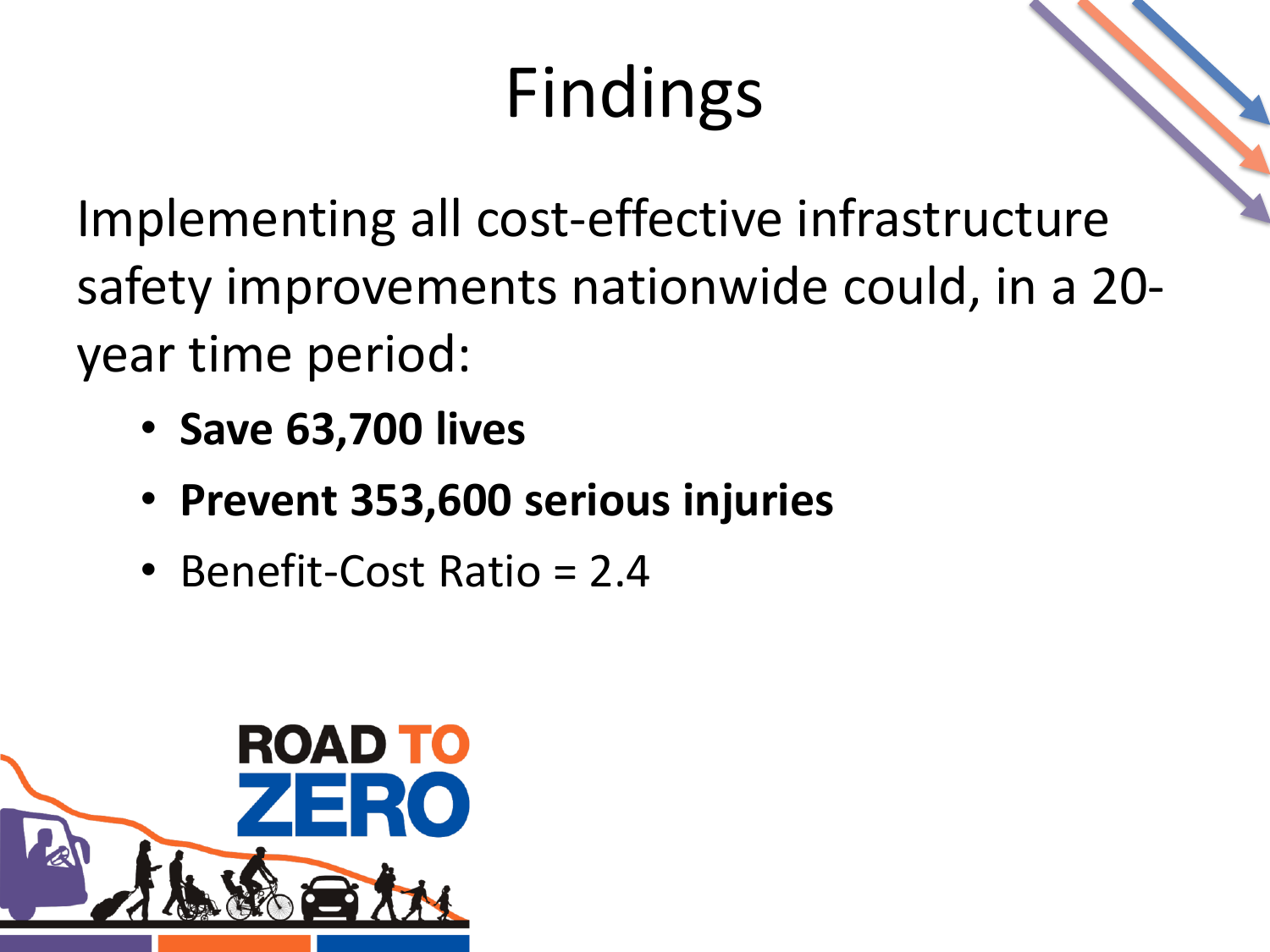# Findings

#### Key contributors to reductions in injuries/deaths:

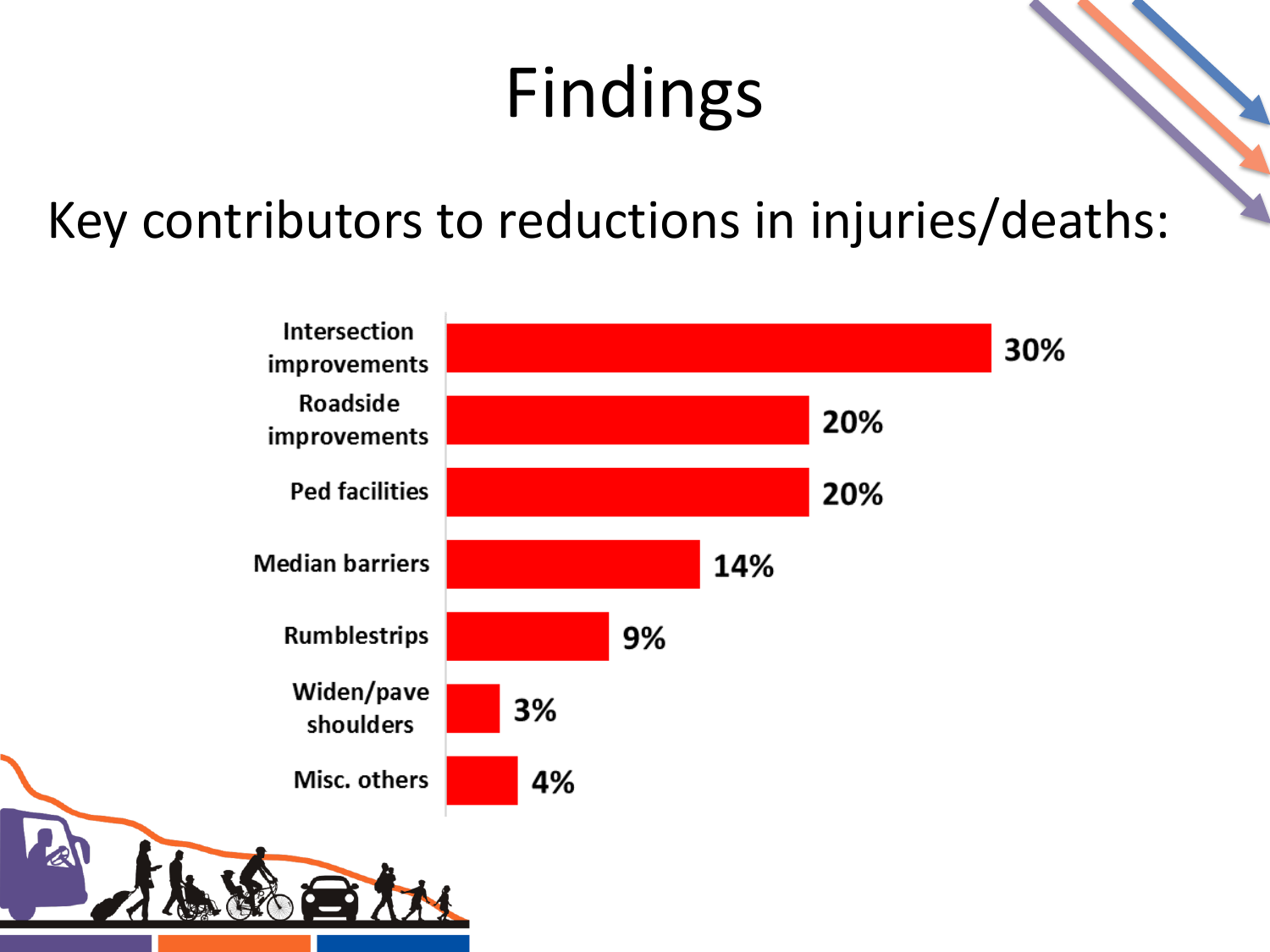## Conclusions



Increased investment in highway safety infrastructure is warranted,

- Potential to prevent >400,000 serious injuries & deaths over 20 years
- Economic value of benefits outweighs costs

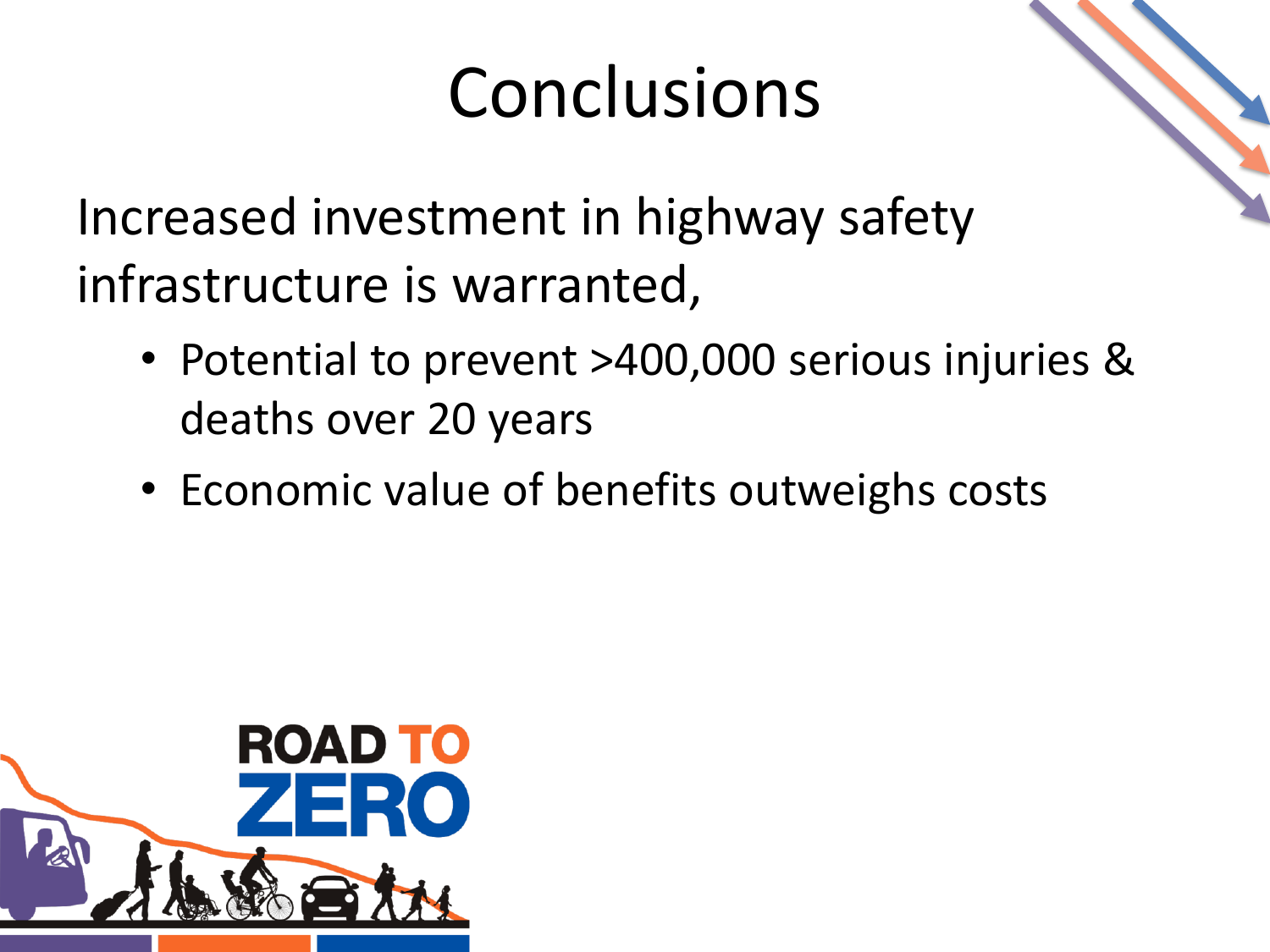### Comment

#### *Study likely underestimates potential benefits*

- 36% of fatalities occur on roads not included in study
- Did not account for projected VMT growth
- Only considered economic value of safety benefits